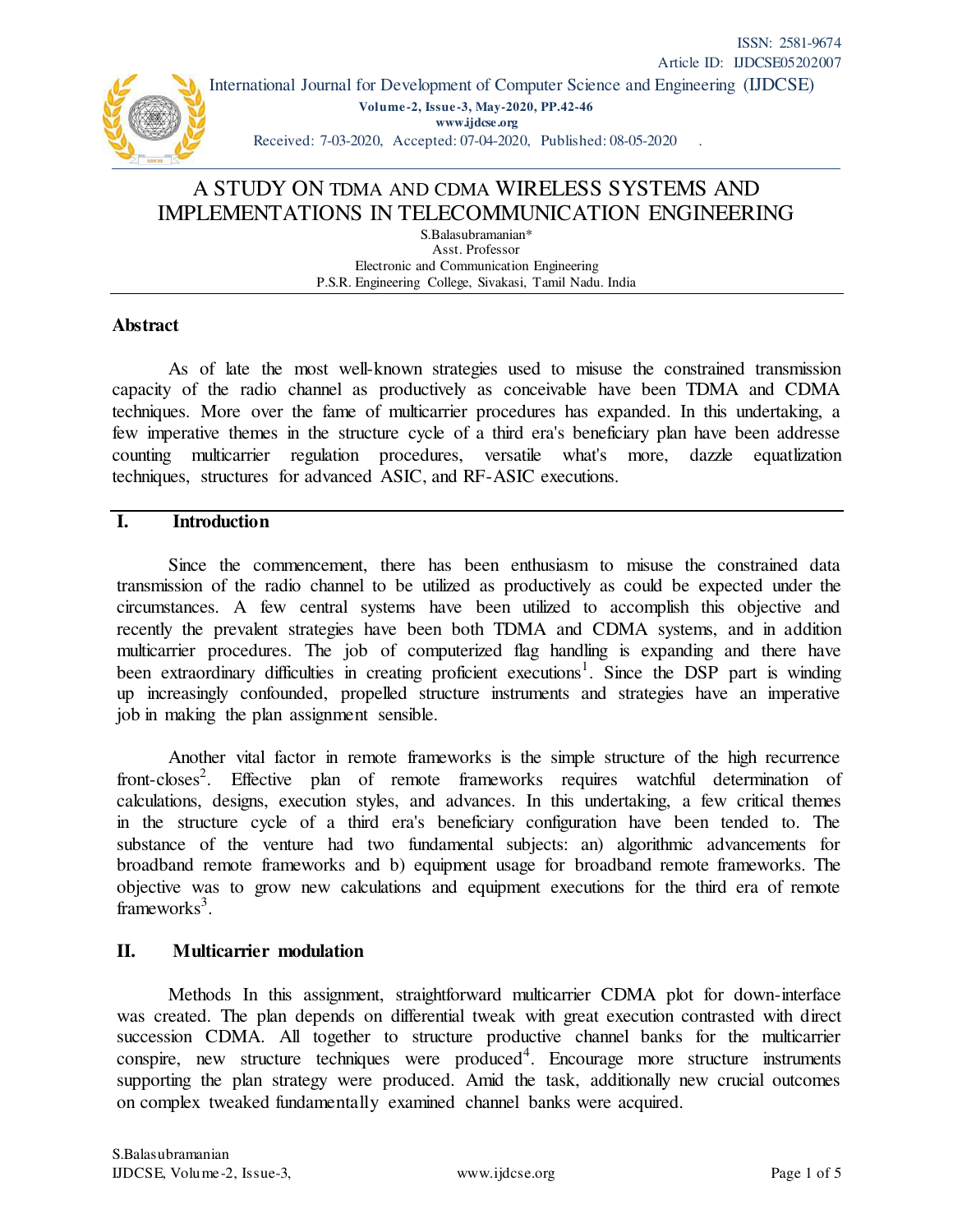These outcomes have empowered in-depth comprehension of channel banks in channel evening out errands. In view of this learning, effective plans for direct balance in channel bank based frameworks and for complex balanced fundamentally inspected channel banks were created.5,6

#### **III. Versatile And Blind Equalization**

Strategies traditionally, balance is viewed as an inverse filtering assignment. Here in any case, we have considered evening out as a grouping issue. The thought is to outline gotten motion into wanted twofold qualities by dividing the flag space into some choice locales<sup>7</sup>. For this reason, we have considered multilayer perceptron (MLP) neural system equalizers, grouping calculations also, choice trees for evening out in a GSM-type condition, where information is transmitted as blasts.

Customary MLP systems got great piece blunder rates (BER) in our reproductions; however they likewise required a ton of calculation contrasted with customary leveling methods, for example, and Viterbi and choice criticism equalizer<sup>8</sup>. To address this issue, we have utilized most extreme covariance weight introduction system, which accelerates the assembly and therefore less preparing is required. Additionally the utilization of course relationship learning strategy diminishes the measure of calculation required.

There, we begin with a system, which has no shrouded units (relates to a direct equalizer), and after that include covered up units to it one by one, if necessary<sup>9</sup>. Along these lines, the system has a reasonable size for each gotten information burst and pointless calculation can be maintained a strategic distance from. By consolidating the weight instatement technique and course relationship learning, and by applying RPROP-calculation for preparing, we can accomplish a critical enhancement contrasted with a regular MLP arrange prepared with  $BP$ -calculation<sup>10</sup>. Aggressive piece blunder rates contrasted with Viterbi evening out have been accomplished.

The contemplated grouping calculation and choice tree methods complete the arrangement utilizing comparative thought; be that as it may, they are actualized in an unexpected way. The grouping strategy discovers bunch focuses from the known preparing arrangement in the flag space and orders the gotten information arrangement to the double qualities spoken to by the closest focus<sup>11</sup>.

The choice tree parcels the flag space by setting hub parallel choice limits and along these lines isolates the groups framed by the arrangement of preparing models. The two strategies are computationally light, despite the fact that their BERs were not comparable to got with Viterbi or MLP systems $^{12}$ . In this examination, likewise dazzle correspondence recipient structures were determined. Daze collectors don't require preparing groupings or pilot motions in relieving entomb image obstruction (ISI) caused by multipath spread.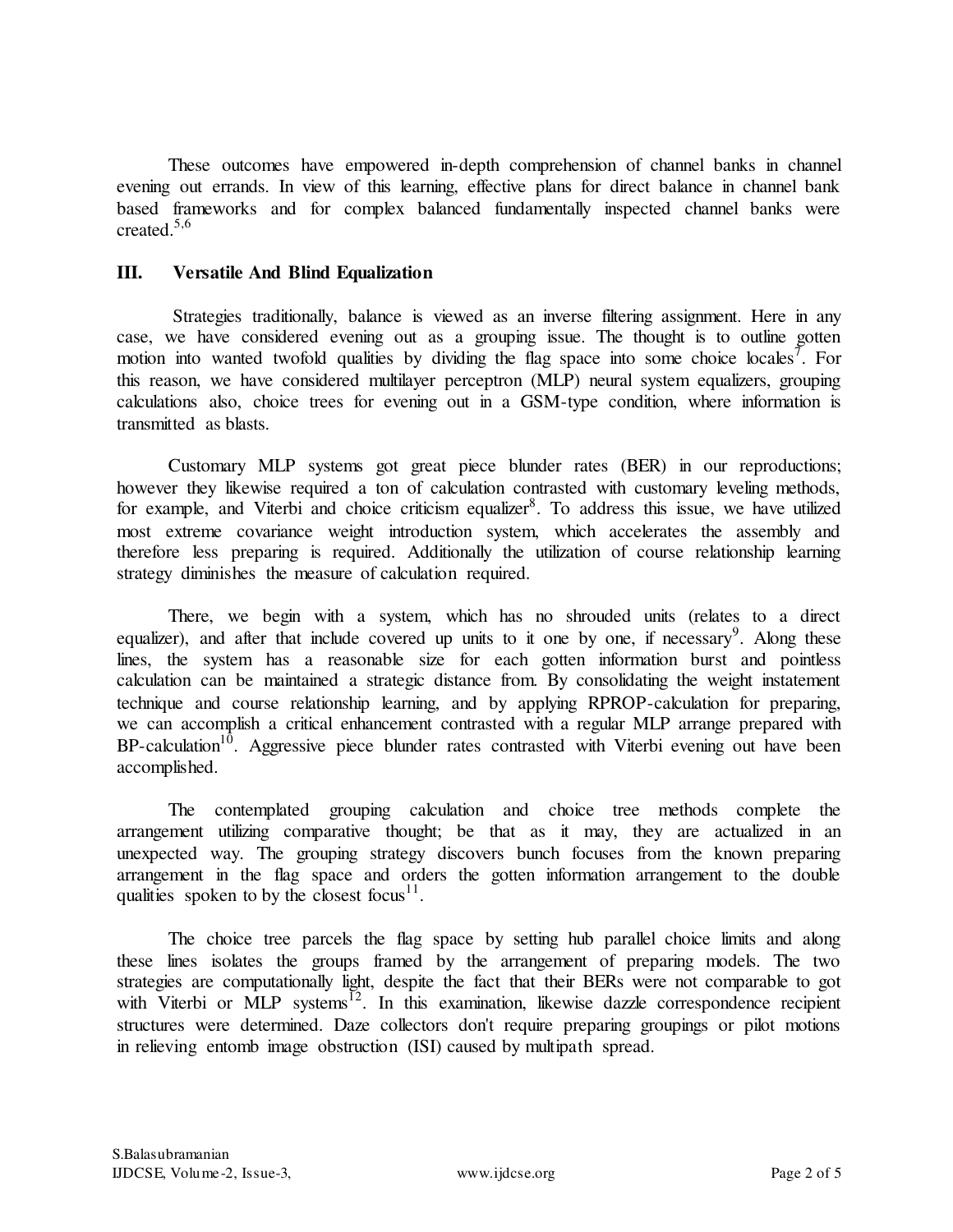Thus, data images can be transmitted rather and enhanced viable information rates and phantom productivity is accomplished. In this errand, single-input single-yield (SISO) and single-input various yield beneficiaries were created. Specifically visually impaired equalizers in light of cyclostationary measurements of correspondence signs and expectation blunder sifting were determined and their execution investigated logically and in reproduction examines<sup>13</sup>. Minimum square cross section calculation was inferred for visually impaired adjustment dependent on expectation mistake separating.

This sort of Lattice sifting calculation fits effective usage in light of its secluded nature. Hypothetical results on the execution of the proposed techniques were inferred in a type of an execution bound. We moreover demonstrated that most channel coding strategies satisfy the necessity of uncorrelatedness of the succession for visually impaired balance purposes. The legitimacy of the idea was appeared in practical recreations $14$ .

## **IV. Structures For Digital ASIC**

In this errand, low-control math structures dependent on leftover number frameworks were created. These units are conveying free structures dependent on modulo numbercrunching. The outcomes additionally incorporate new progressed calculations and zone effective designs for numerical controlled oscillators and particularly the outcomes incorporate new record in query table pressure proportion in NCOs. In this undertaking, likewise two levels of interconnections for ASIC usage were considered, neighborhood interconnections inside computational assets and worldwide interconnections between various computational units<sup>15</sup>.

The neighborhood interconnections were examined with accentuation on cluster processors, where information conditions of activities require input information to be reordered between the middle of the road computational stages. In this undertaking, low latency interconnection structures have been created, which can understand extraordinary class of reordering's, walk stages. Such a reordering's available in a few imperative calculations, e.g., in discrete trigonometric changes and Viterbi translating<sup>16</sup>. A general factorialization of walk change framework has been created.

The subsequent deterioration contains meager frameworks, which can be mapped onto basic move trade structures containing just registers what's more, multiplexers<sup>17</sup>. The created technique is general, i.e., reordering systems can be intended for succession sizes of forces of two and the stage can be performed over number of ports, which is additionally any intensity of two. The created reordering systems can be utilized to create scale able cluster processors, e.g., for quick Fourier change, discrete cosine and sine changes, and Viterbi deciphering, where the quantity of handling components can be chosen amid the plan time autonomous on the issue measure.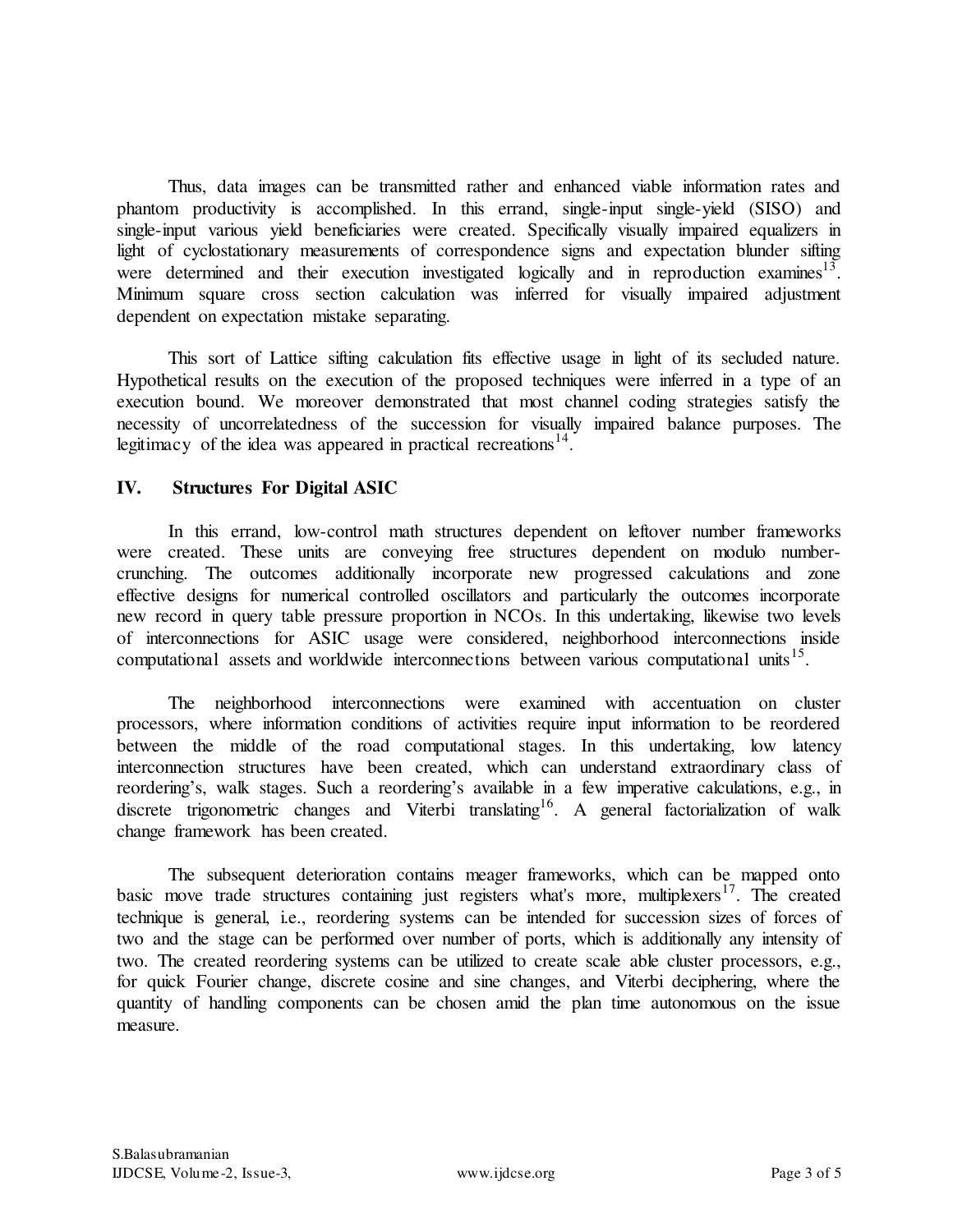This methodology has been shown in particularly with steady geometry discrete cosine change calculation. Worldwide interconnections were examined with accentuation on square exchanges between coarse grain computational assets. As the complexities of ASICs increments there is need to create structure strategies to make worldwide interconnections between heterogeneous assets. For this reason a parameter sable interface for transport based frameworks is produced. The interface to the genuine correspondence transport contains a low-level, low overhead convention, which enables different experts to share the correspondence medium. The correspondence unit contains another interface to computational resourse however this interface is parametrisable, along these lines a few unique units can undoubtedly be associated with a mutual transport with the guide of the parametrisable interconnection unit<sup>18</sup>.

### **V. Rf-Asic Implementations**

In this assignment, solid CMOS/BiC MOS voltage controlled oscillator (VCO) plans fulfilling the requesting stage commotion determinations of portable correspondence frameworks were developed. The gotten results have been reached out to recurrence groups used in Bluetooth and WLAN applications $19$ .

### **VI. Results And Impacts**

The fundamental consequences of the undertaking have been distributed in worldwide meetings and logical diaries. The effects of the exploration incorporate references and welcomed papers and introductions. A few experts with ability in the field have been created, i.e., the task has created five D.Sc. theses and seven advanced educations. The task has made new worldwide cooperation, e.g., with Univ. CA, Berkeley; IMEC; Delft Univ. Tech., and so on.

The exploration performed in this task has been done as a team with other research ventures also; the created innovation has been exchanged to industry through coordinated effort. Close co-activity has been with the accompanying activities: VDSL modem plan in light of channel banks in the TEKES-TLX venture "Quick DSL advancements in broadband transmission", channel bank based narrowband impedance wiping out methodology for CDMA and VCO configuration created in the TEKES-ETX venture "Computerized and Analog Techniques for Flexible Radio", "RF-ASIC" venture with Bell Labs, improvement of exhibit handling models in the TEKES-ETX venture "Framework Design in Electronics", and Multiprocessor frameworks for baseband preparing in the Tekes-ETX venture "Shrewd and configurable interactive media frameworks".

The fundamental examinations on channel bank based adjustment systems in remote interchanges proceed in the Foundation of Finland financed venture "Progressed Multicarrier Techniques for Wireless Communications". Application situated investigations on this subject, and in addition on MC-CDMA systems are completed in the undertaking "Past 3G Multidimensional Air Interface" in the Tekes NETS program.